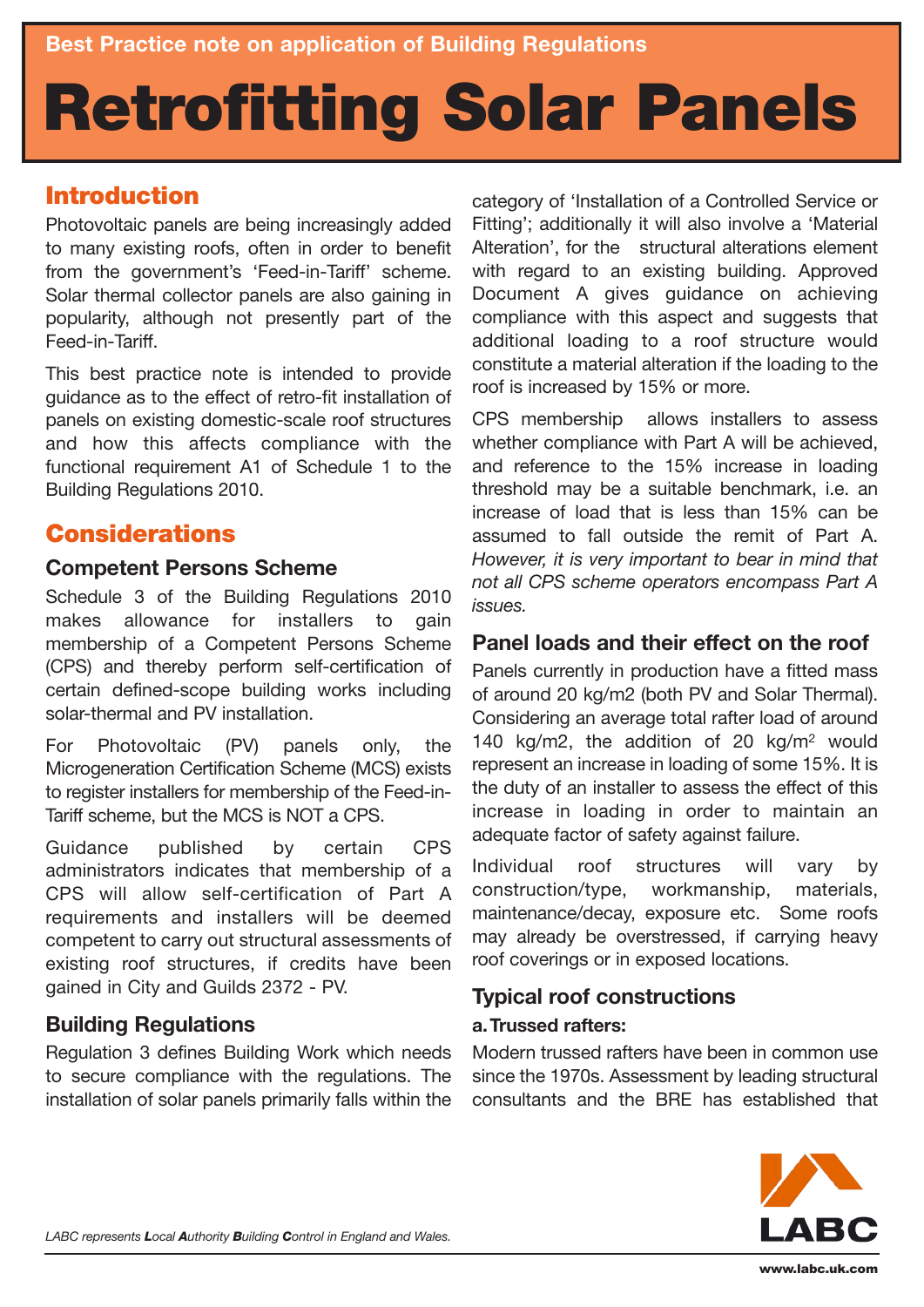small dead load increases to standard configuration fink trusses (of up to 9m span) will not overstress truss members or their connector plates to any significant degree. Hence, an "allowed" installation of a single row of solar thermal or PV panels is considered acceptable, without further structural investigation.

An installer should always carry out a basic assessment to establish a minimum level of robustness in the construction, which includes truss fixings to wall plate; ensuring bracings to internal members are in place; centrality of connector plates at node points; general timber degradation or metal fastener corrosion.

#### **b. Traditional cut roofs – purlins, binders, principal trusses:**

Historic roof structures, which are generally defined as pre-Victorian, will often comprise an arrangement of principal trusses, with supporting beams spanning between them (purlins and binders). The secondary members supporting the building fabric (rafters and ceiling joists) are in turn supported by the primary members. These roofs are usually constructed of locally sourced hardwood and section sizes tend to be conservative. Connections may be traditional (e.g. mortice and tenon, dove-tailed etc) with timber dowels, bolted with iron straps or fixed with large iron nails. Kept dry, the timber will tend to gain in shear strength over time, as seasoning continues. Valley and hip members are sized accordingly, depending on their degree of support and restraint.

Victorian and 20th century roofs saw the widespread use of softwood construction. In the 1950s the Timber Development Association (TDA) produced standard pattern roof arrangements, comprising softwood principal trusses, purlins, binders etc.

Studies of these roofs have shown them to be near capacity at present, with the principal variable being the standard of timber used (quality, stress-grading, seasoning etc). Bungalow roofs, on estates constructed in the 1960s and 1970s, tend to push these roof types to their limit, as spans increase.

Connections are critical in principal trusses, many of which have been found to comprise heavily corroded bolts, varying sizes of washer and inadequate projection of bolt threads. Internal members are often only connected by 2 no. nails!

Structural modelling of the addition of solar panels has indicated that bending stresses would approach 100% capacity and more. This erodes any factor of safety and presents the possibility of an ultimate failure condition (collapse). Member deflections in TDA roofs currently run at around 150% of that recommended for brittle finishes, i.e. plasterboard and plaster skim. Imposition of further dead load only exacerbates this.

Any proposed loading increase in both historic and more recent cut roofs should therefore be investigated by a Structural Engineer.

## **Wind uplift**

The addition of solar panels should not affect the positive wind pressure acting on roofs, as they are aligned to the profile of the roof.

The unit size of the panel may be sufficient to act as a wind-suction collector and thereby generate concentrated uplift forces at certain locations on the existing roof. An average wind load to apply to all but the most exposed areas of England and Wales would assume a Dynamic Pressure,  $q = 1.2$  kN/m<sup>2</sup>. Further specific guidance is given in BRE Digest 489.

It is unlikely that such forces would have any net effect on the overall negative wind load on the roof, as the roof dead load will remain the dominant effect. However, a localised concentration of uplift force will be expected at fixing points. The critical element is the connection of the clamp brackets to the rafters; fixing to tiling battens is not considered a suitably robust solution. On trussed rafter roofs, individual truss fixings may need strengthening, in exposed locations.